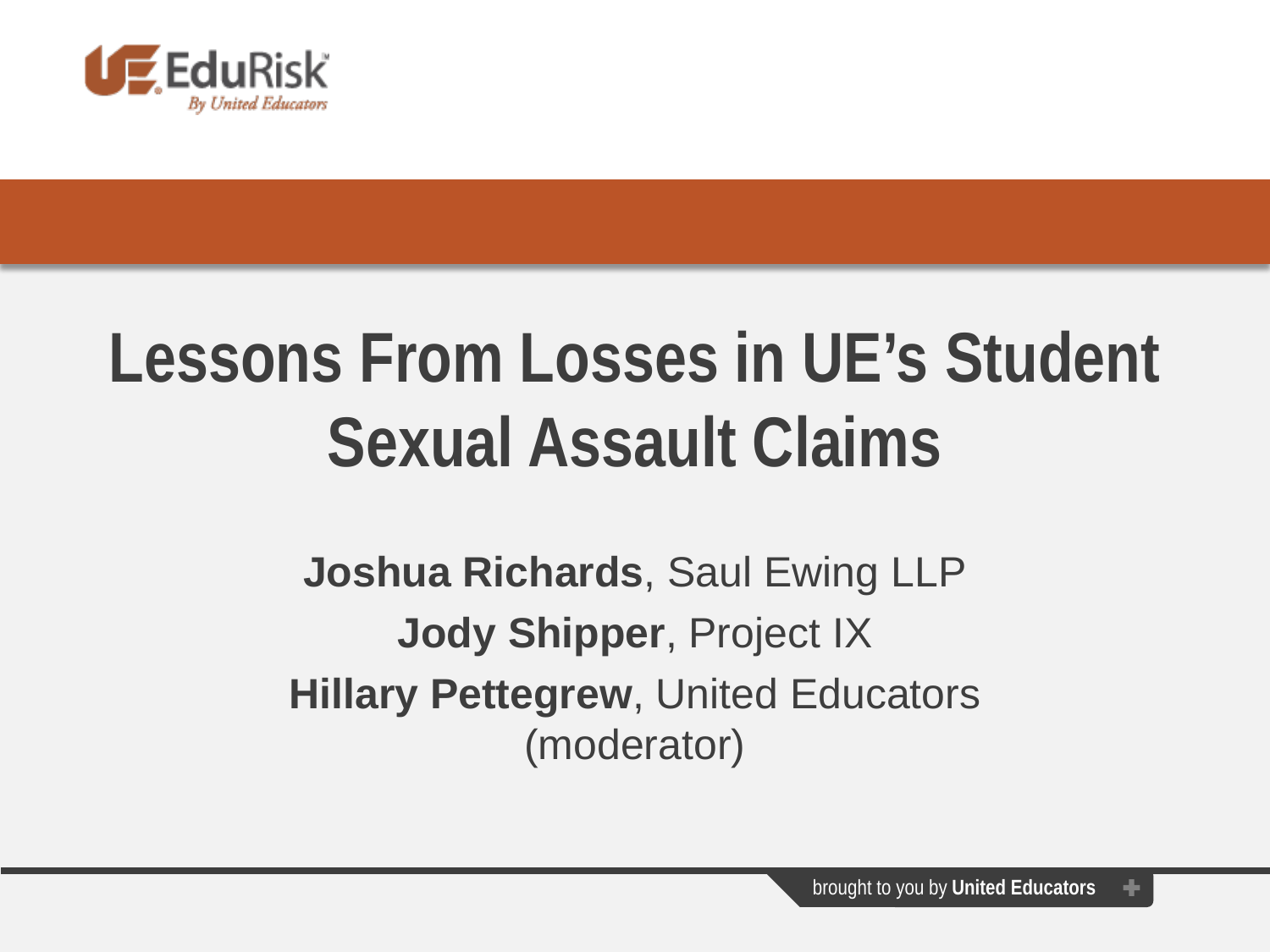# **Agenda**

- **UE Claims Data**
- **Lessons, Part 1**
- Q&A
- **Lessons, Part 2**
- Q&A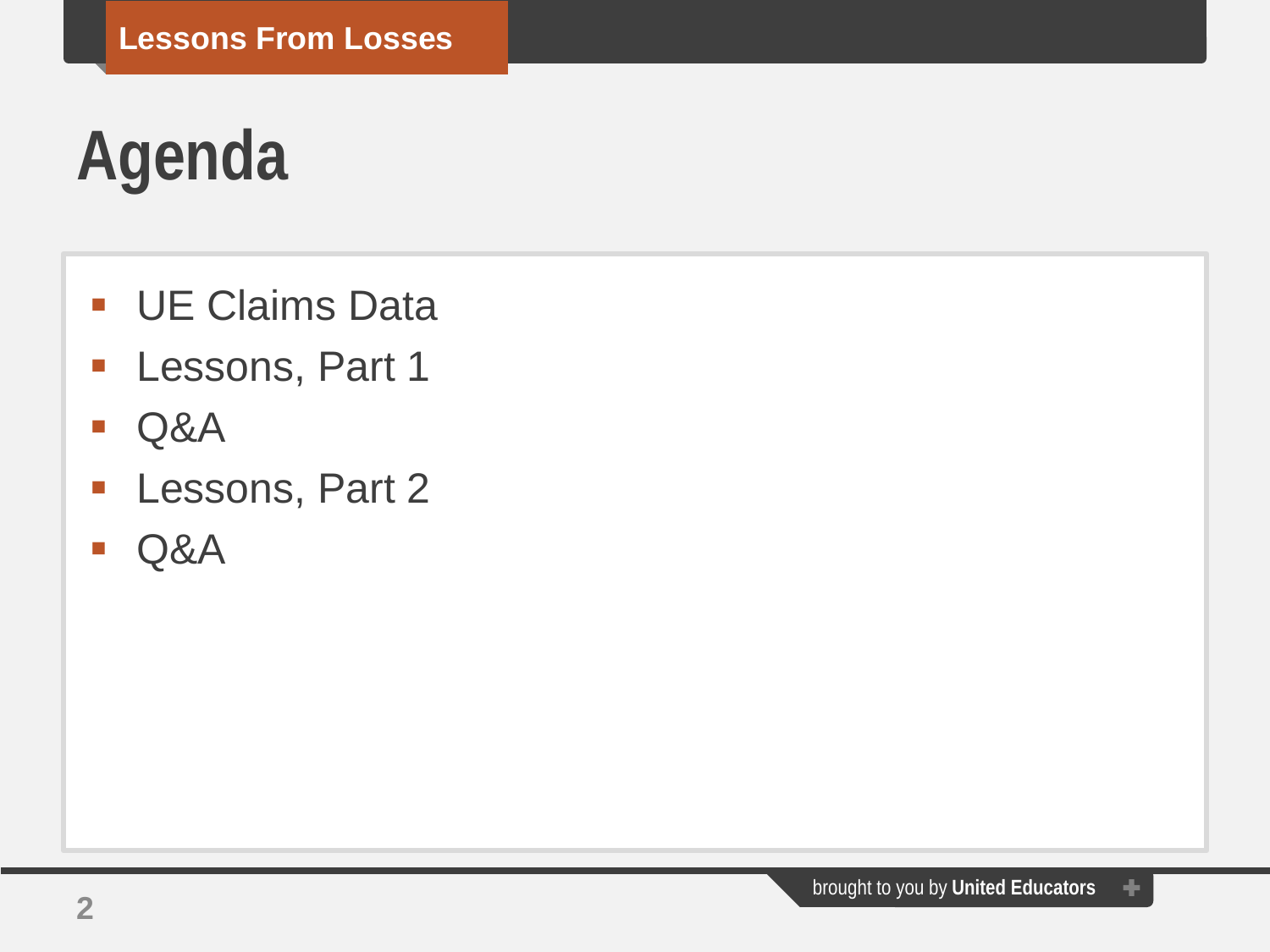### **UE's Student Sexual Assault Claims With Losses**

- Review period: Jan. 1, 2011 Dec. 31, 2015
- **Claim** means an event that could give rise to legal action as well as a demand for damages
- **Loss** means a financial loss to the member institution and/or UE, including payments to claimants and defense counsel
- **Sexual assault** means "a range of misconduct that includes sexual coercion, nonconsensual sexual touching (i.e., fondling and kissing) and nonconsensual sexual intercourse with vaginal, oral, or anal penetration."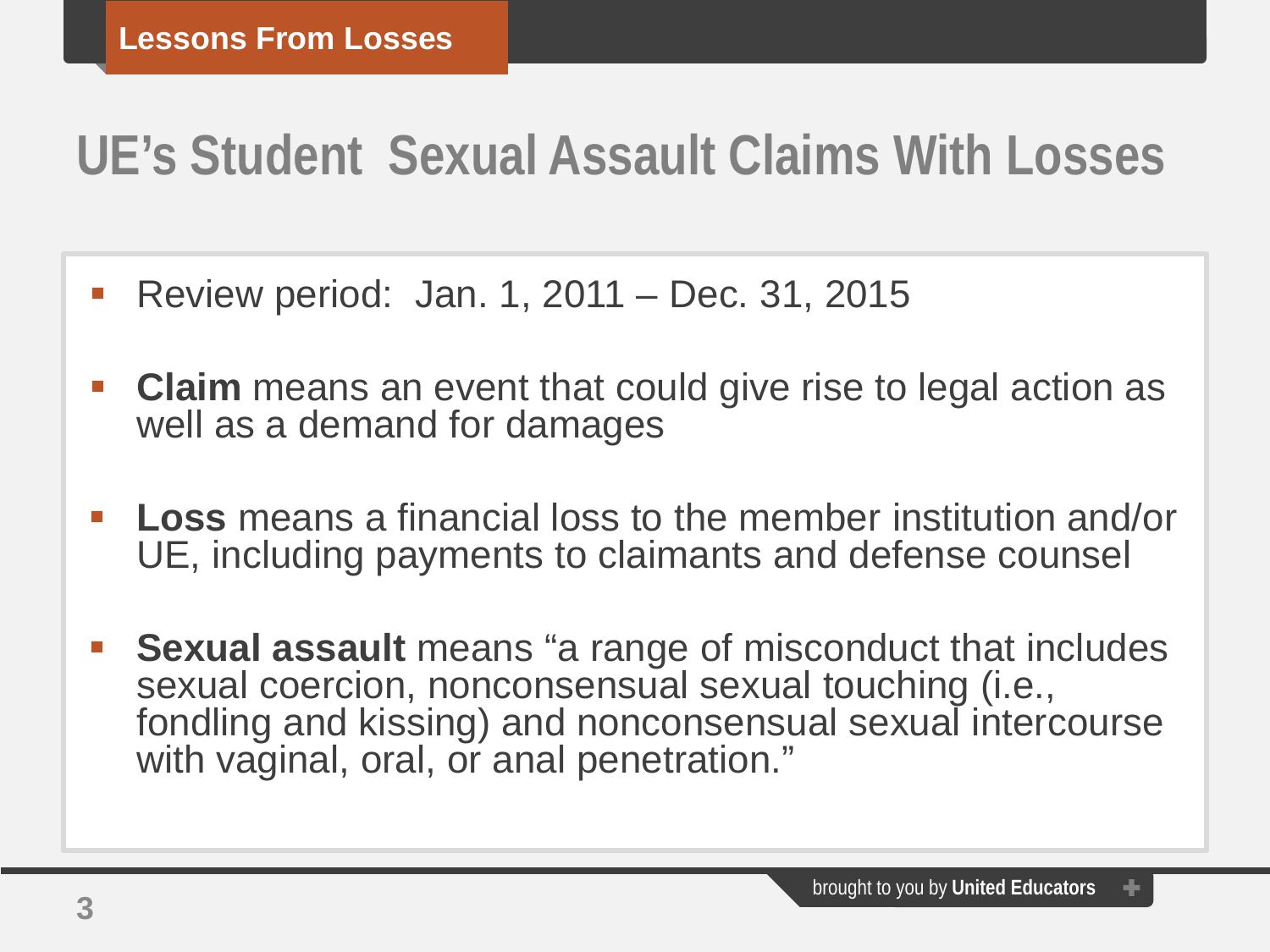### **Total Losses in UE Claims**

- **Victim claims:** 
	- \$21,826,989
		- Largest losses: \$2 million (two claims)
- Perpetrator claims:
	- \$8,998,135
		- Largest loss: \$1,076,680 (all defense costs)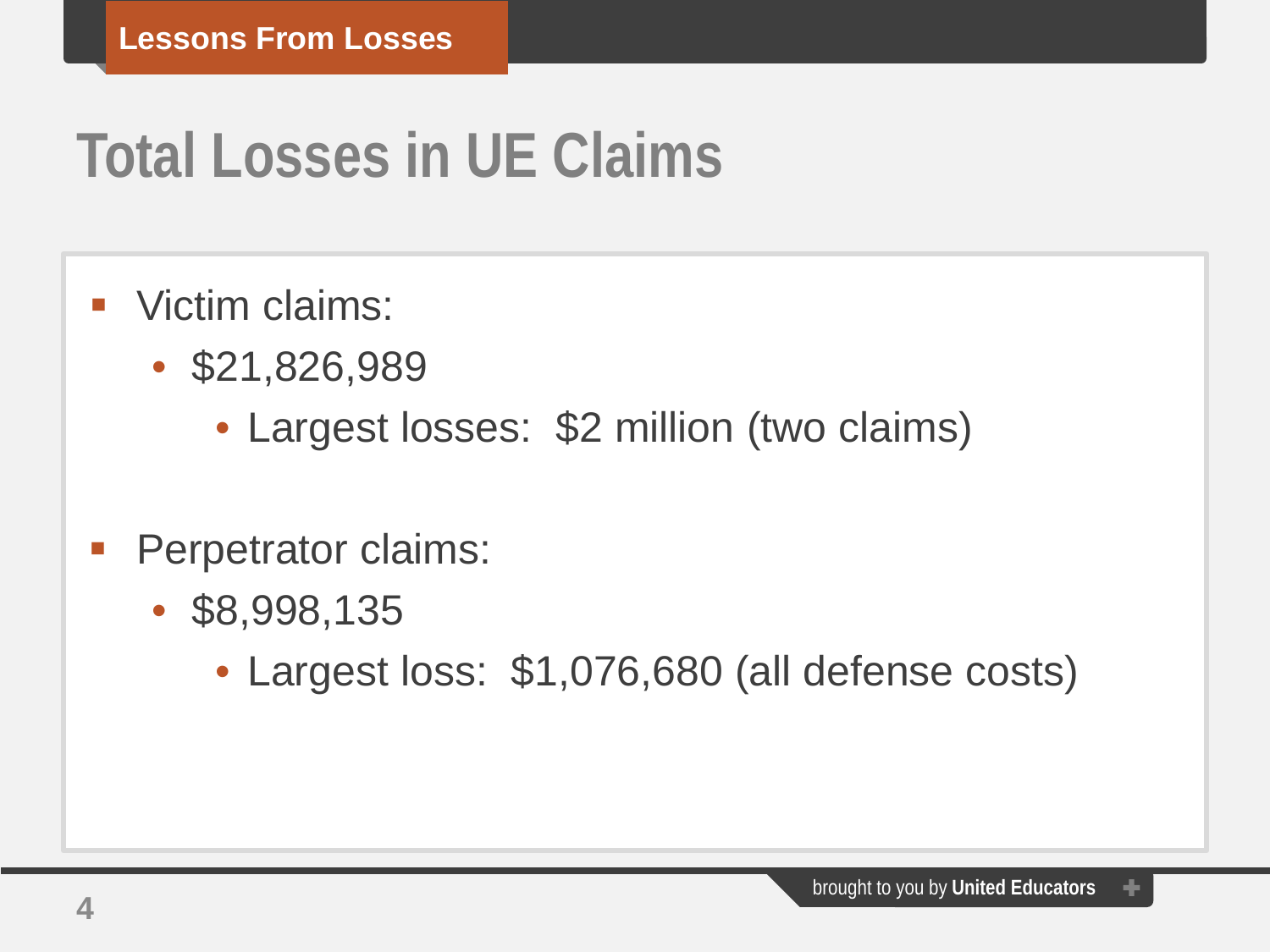#### **Average Total Loss and Defense Costs per Claim**

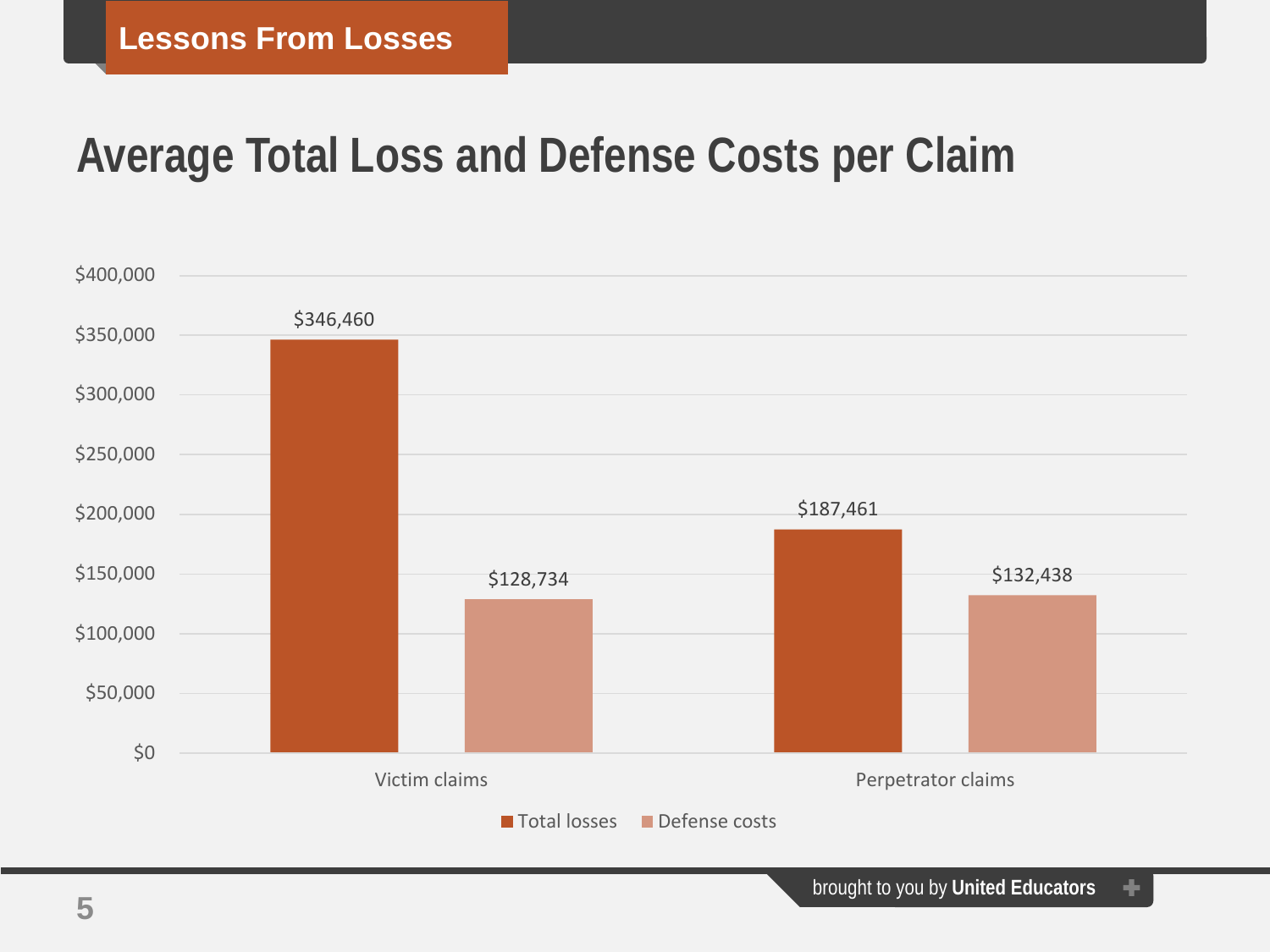### **Defense Costs as Percentage of Total Losses**

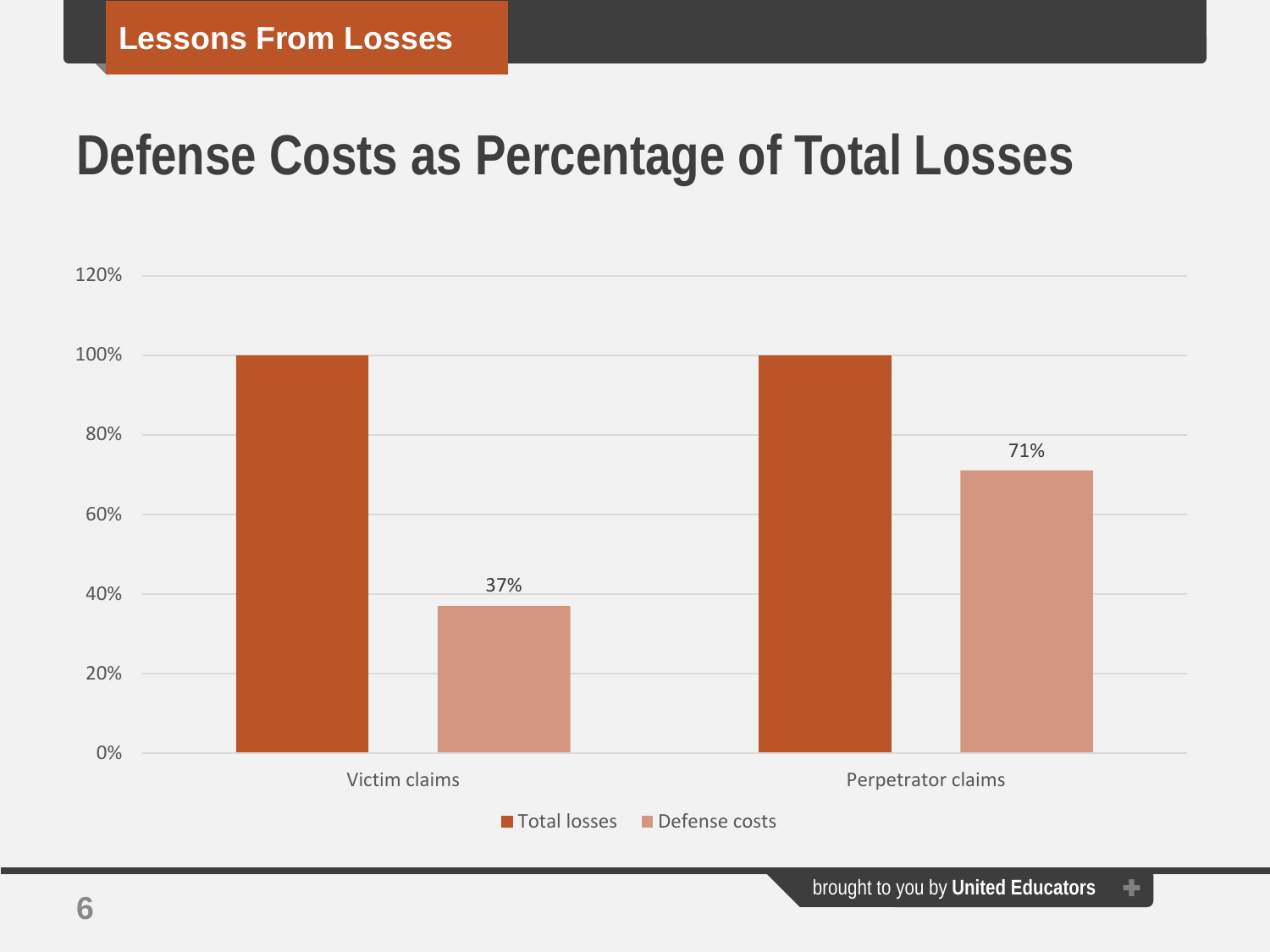### **Sanctions Challenged by Perpetrators**

#### **50% were expelled**

- *33% were seniors expelled shortly before graduation*
- **27% were suspended** 
	- *Ranged from a few weeks to several years*
- 6% received lesser sanctions
	- *No contact order, disciplinary warning, education/training, removal from team*
- **17%** were found not responsible
	- *Often alleged damages from campus ban*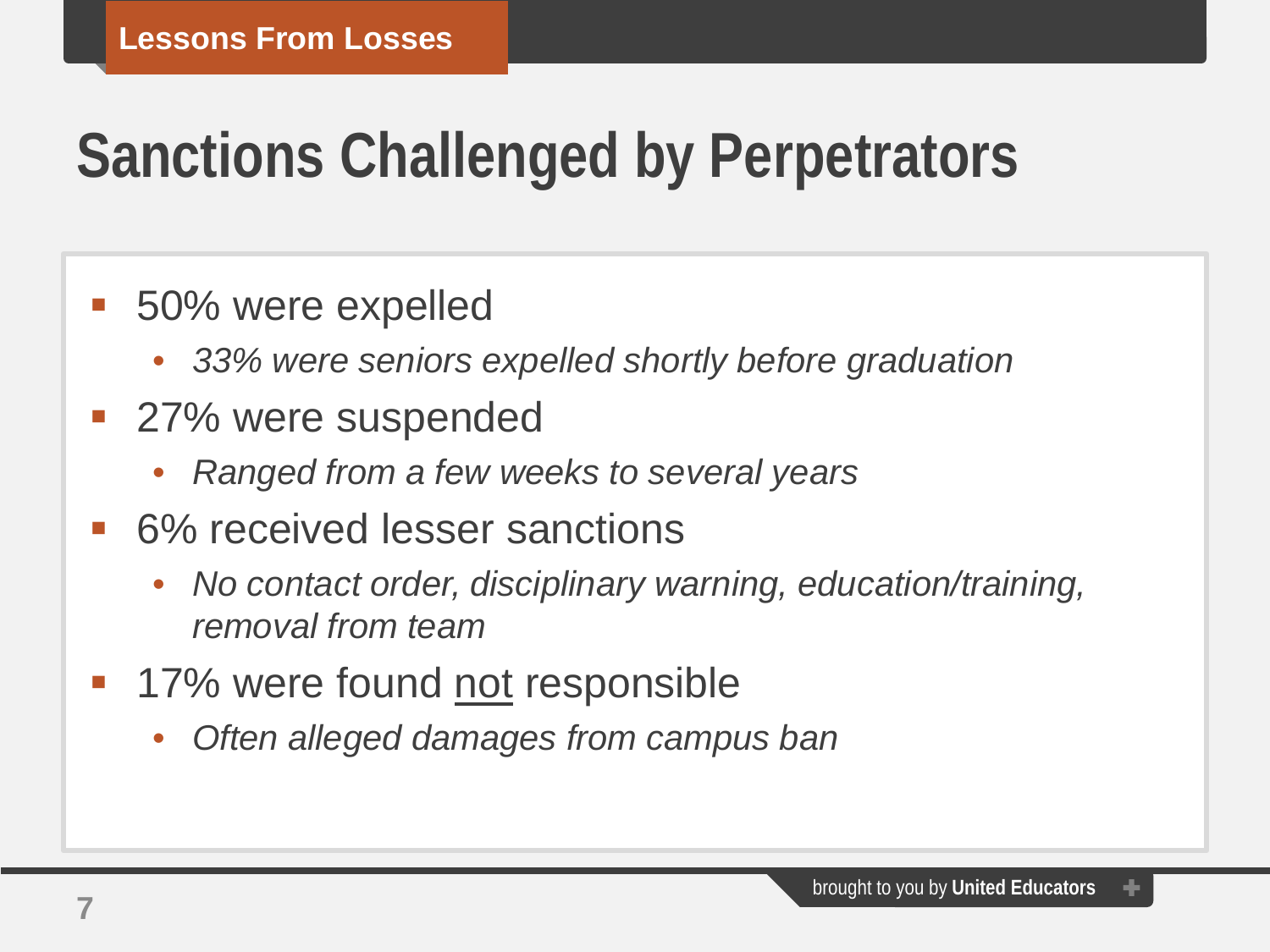### **The Lessons: Reporting and Confidentiality**

- Clarify reporting obligations vs. confidential disclosure options
	- VAWA/Campus SaVE Act and OCR guidance require both
		- Reporting: triggers institution's duty to respond
		- Confidential disclosure: enables victims to share their stories and get help
	- Make the difference clear in written policies
	- Train employees and students on the distinction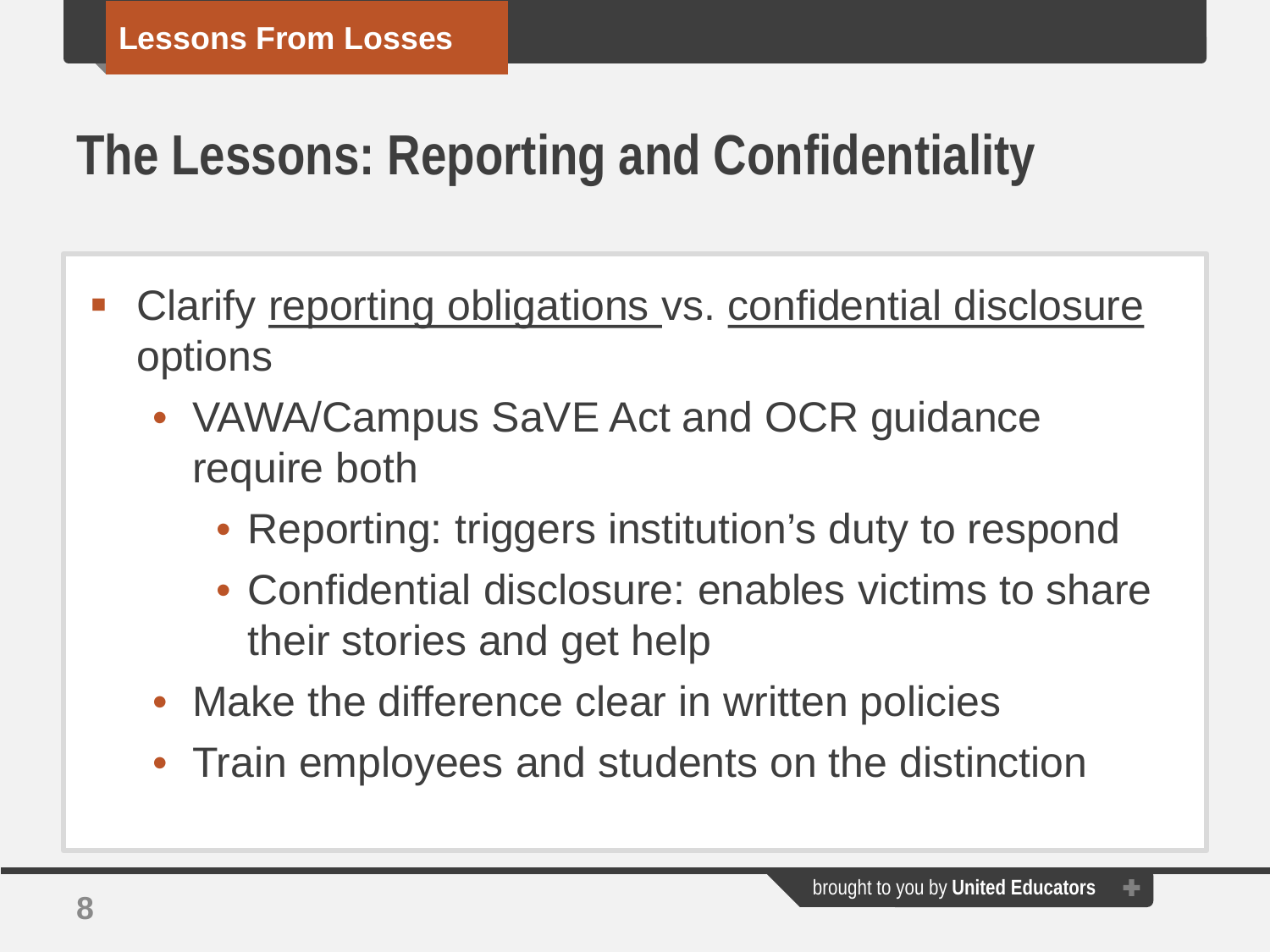# **The Lessons: Title IX Coordinators**

- Make sure Title IX Coordinators are properly prepared before they begin working
	- Title IX Coordinators and others need to understand the scope of the role on your campus
	- Compliance requires oversight and monitoring, but not (necessarily) the hands-on work
	- Title IX Coordinator must always be neutral and advocate for the process, not any party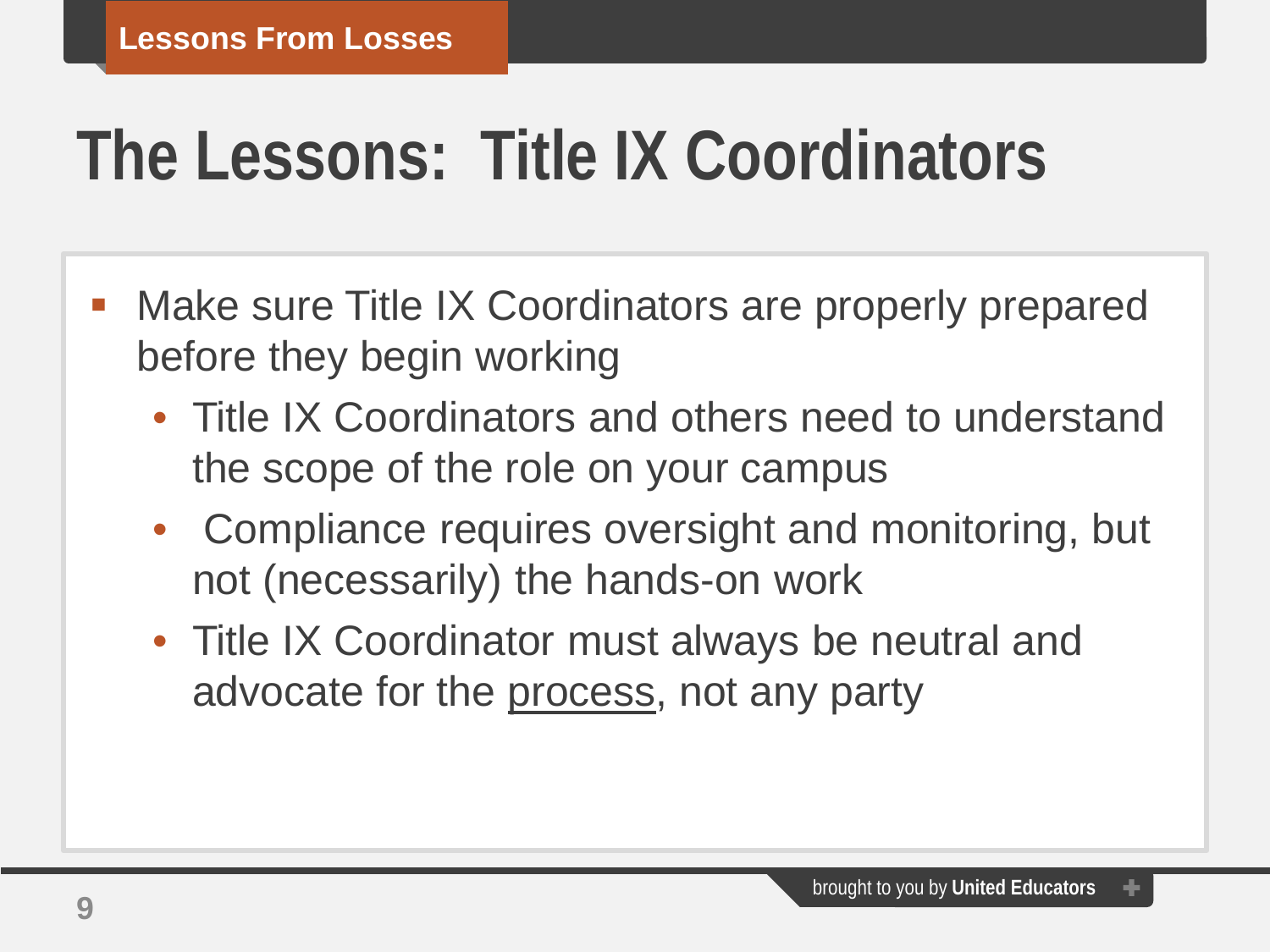# **The Lessons: Investigators**

- Investigators need appropriate experience or training
	- Potential pitfalls
		- Inappropriate tone/demeanor
		- Failure to conduct trauma-informed interviews
		- Poorly prepared/vetted external investigators
- Be clear internally about investigator's role
	- What is investigator required to do?
	- Just as important, what should he or she NOT do?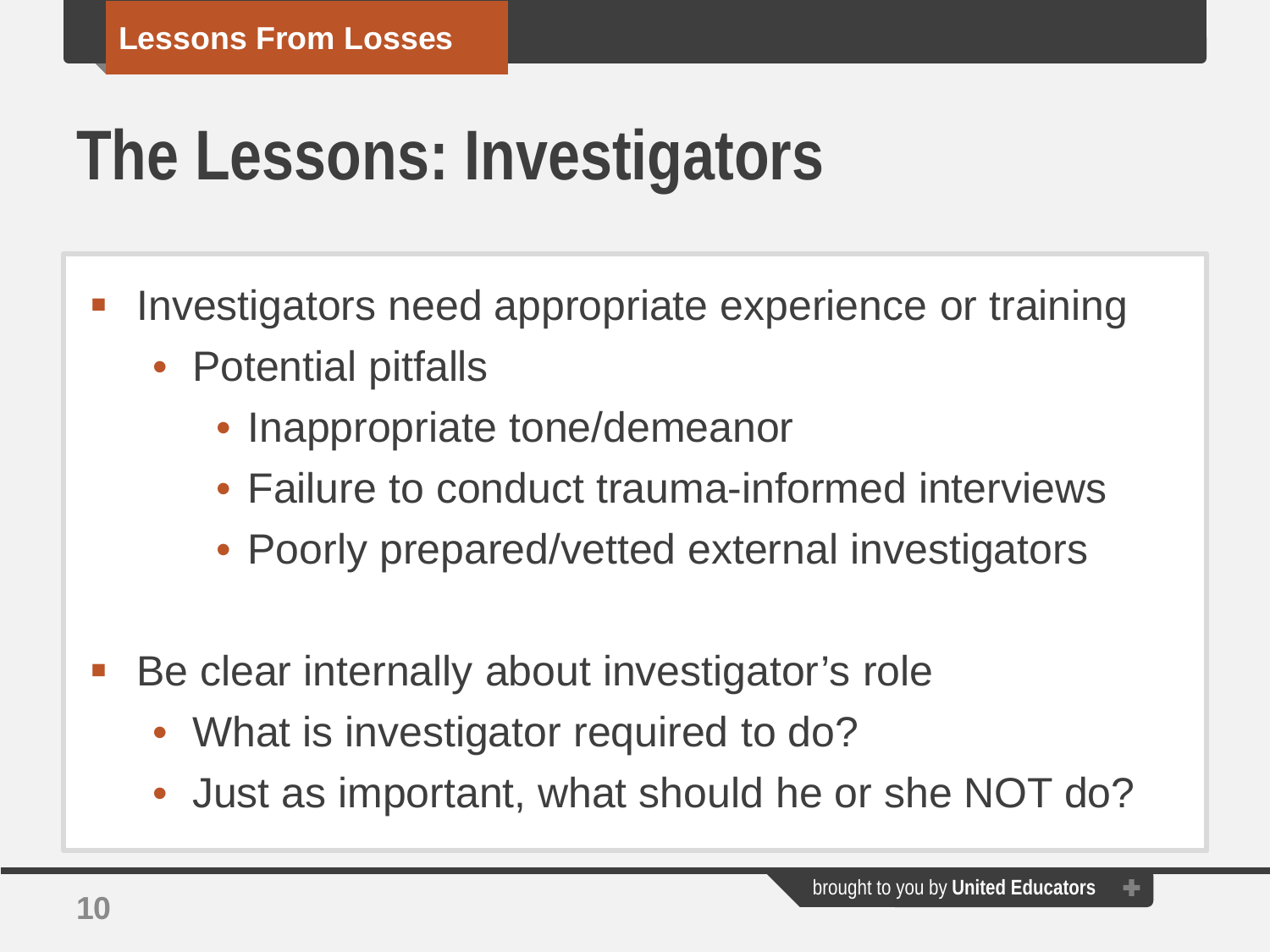# **The Lessons: Adjudicators**

- **Ensure adjudicators are trained to:** 
	- Understand their role under your policies
	- Know the standard of proof and how to apply it
	- Make credibility assessments
	- Explain rationale for determination and any sanctions
		- Connect them to factual findings and policy language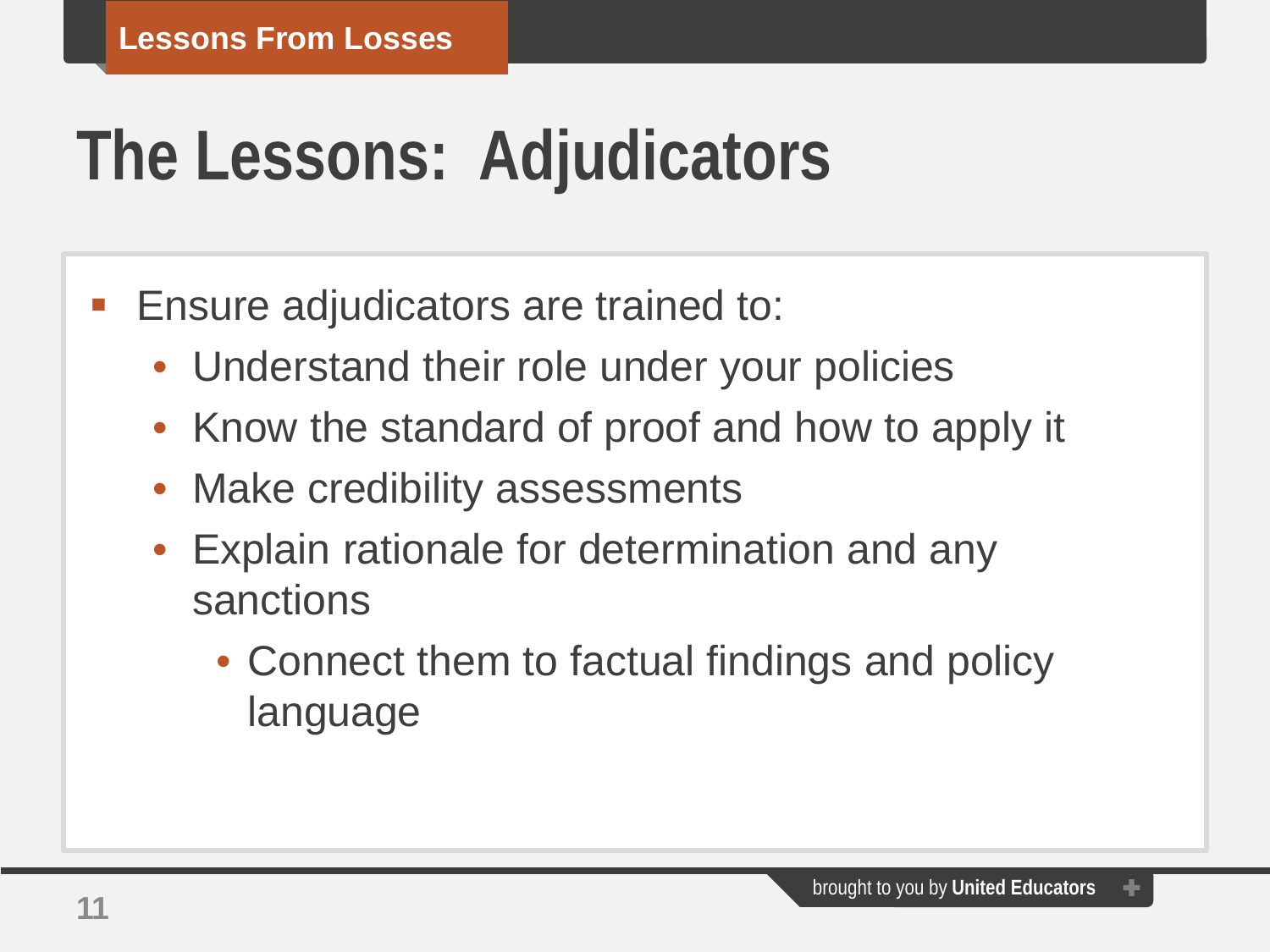### **Questions and Answers**

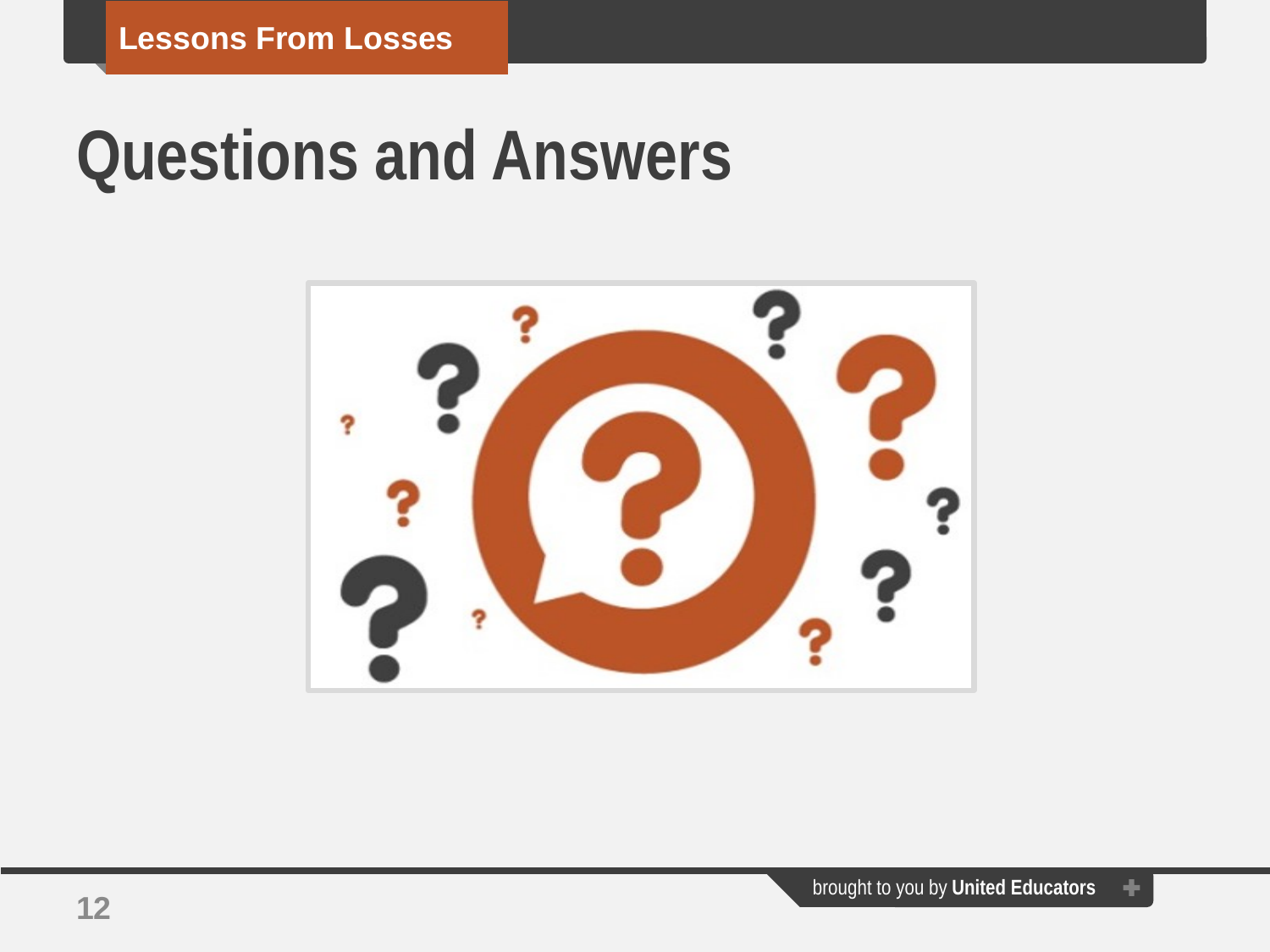# **The Lessons: Perception Problems**

- Watch for "perception of unfairness" problems, such as
	- Potential influence of open OCR investigation or active victim advocacy groups
	- Campus protests
	- School newspaper coverage
	- Overt administrator statements of support or sympathy for one party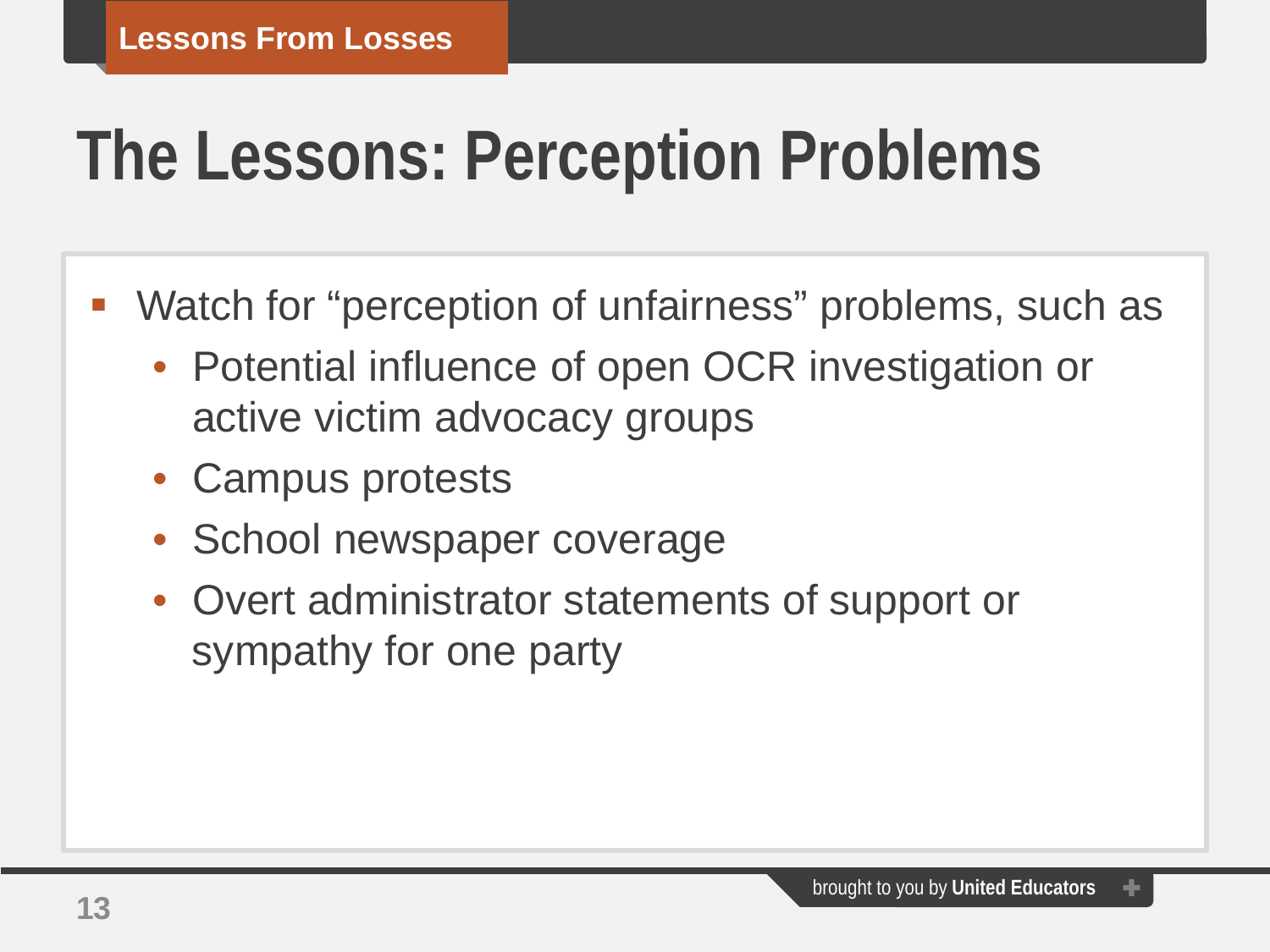# **The Lessons: Sanctions**

- Severity of the sanction helped drive losses in many perpetrator claims, yet ...
	- In almost one-fifth of claims, the alleged perpetrator was found not responsible
- Exercise caution when determining sanctions–and before altering them on appeal
	- Review proposed actions for consistency with written policies and past practices
- VAWA/Campus SaVE Act require listing range of sanctions in policy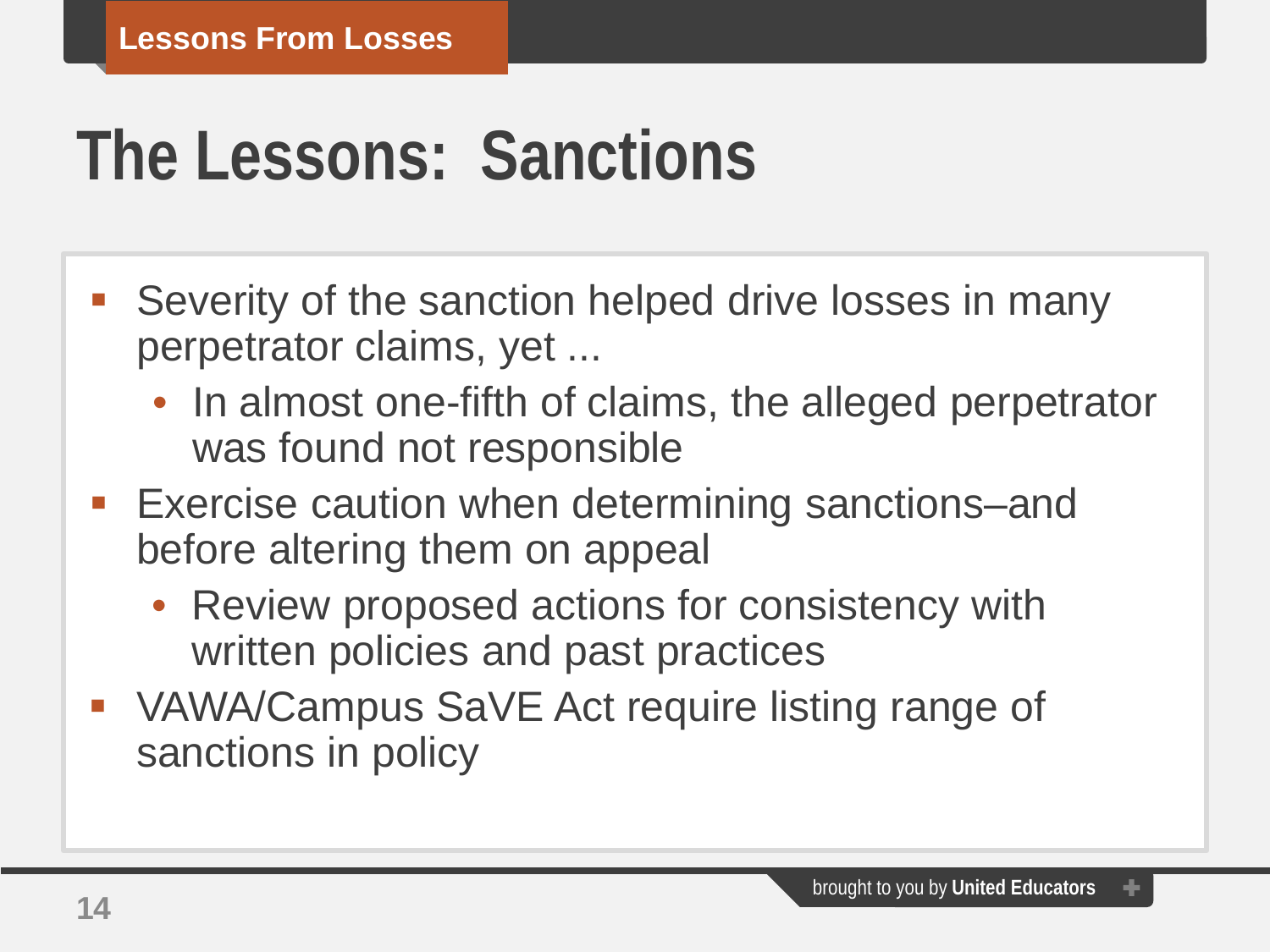### **The Lessons: Perpetrator Exoneration**

- "Exoneration" can be more important than \$\$ to perpetrators
	- Readmission, degree, or expungement of disciplinary record
	- 40% of claims–exclusive or primary goal
	- On average, this subgroup was 65% more expensive to defend than perpetrator claims as a whole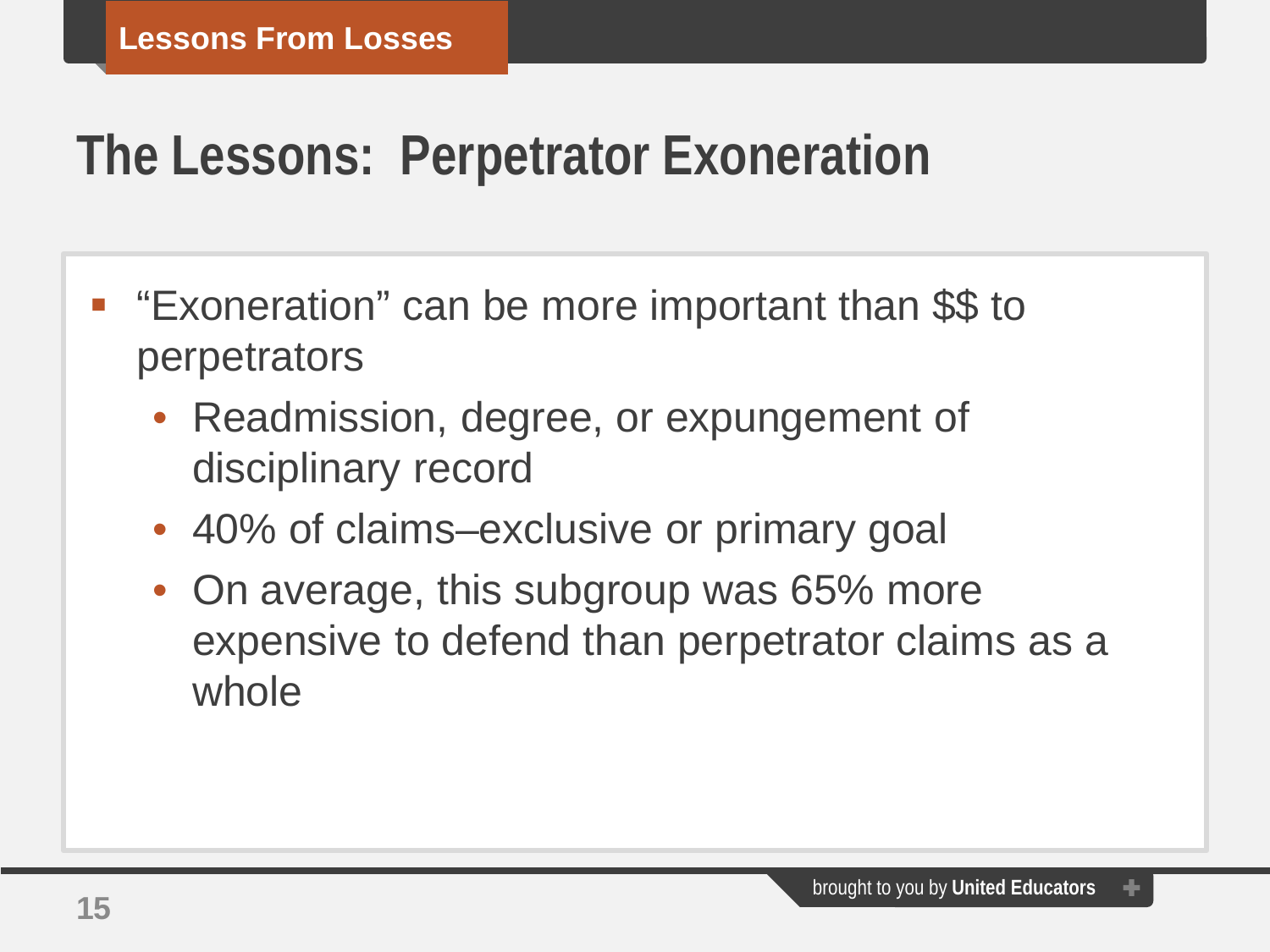# **The Lessons: Campus Security**

- Be careful about security practices
	- Two of UE's highest loss claims from victims involved poor residence hall security
	- Propped open/unlocked doors are perennial problem
		- Review/enhance security practices
		- Train students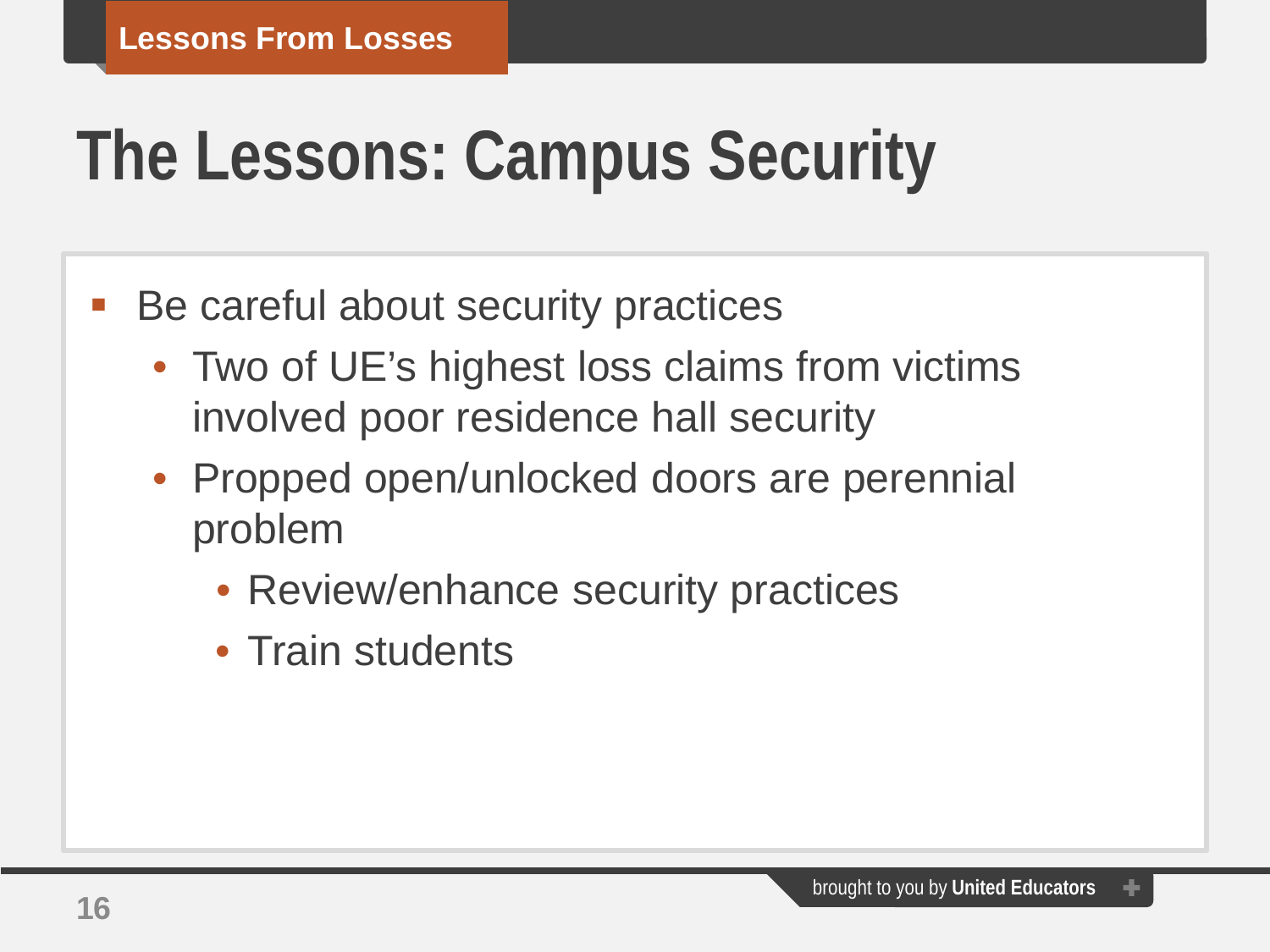# **The Lessons: Appeals**

#### Handle any appeals with care

- Policy should specify:
	- Grounds for appeal
	- Type of evidence that may be considered
	- When exceptions may be permissible
	- Ability of appeal official to change any sanction
- Ensure all officials understand the policy and their own authority
- Appeal officials should have no previous involvement with case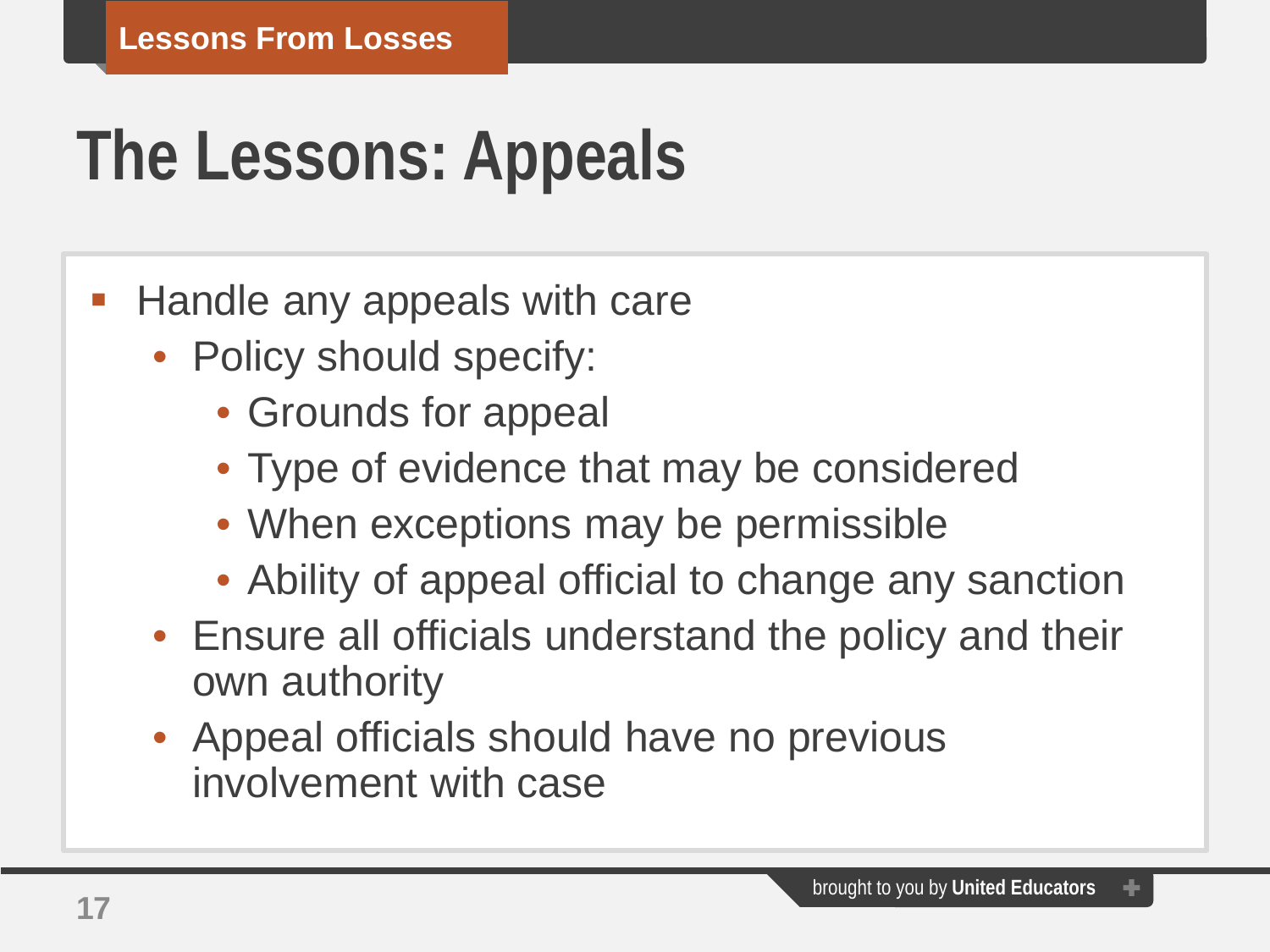# **The Lessons: Retaliation**

- Watch for retaliation–and be prepared to address allegations promptly
	- Check policy definition: does it include threatened and attempted as well as actual retaliation?
	- Consider whether retaliation allegations are included in original or separate investigation
	- Is it retaliation, or (just) more harassment?
	- Train employees involved in process on
		- Recognizing different forms of retaliation
		- Explaining how to report incidents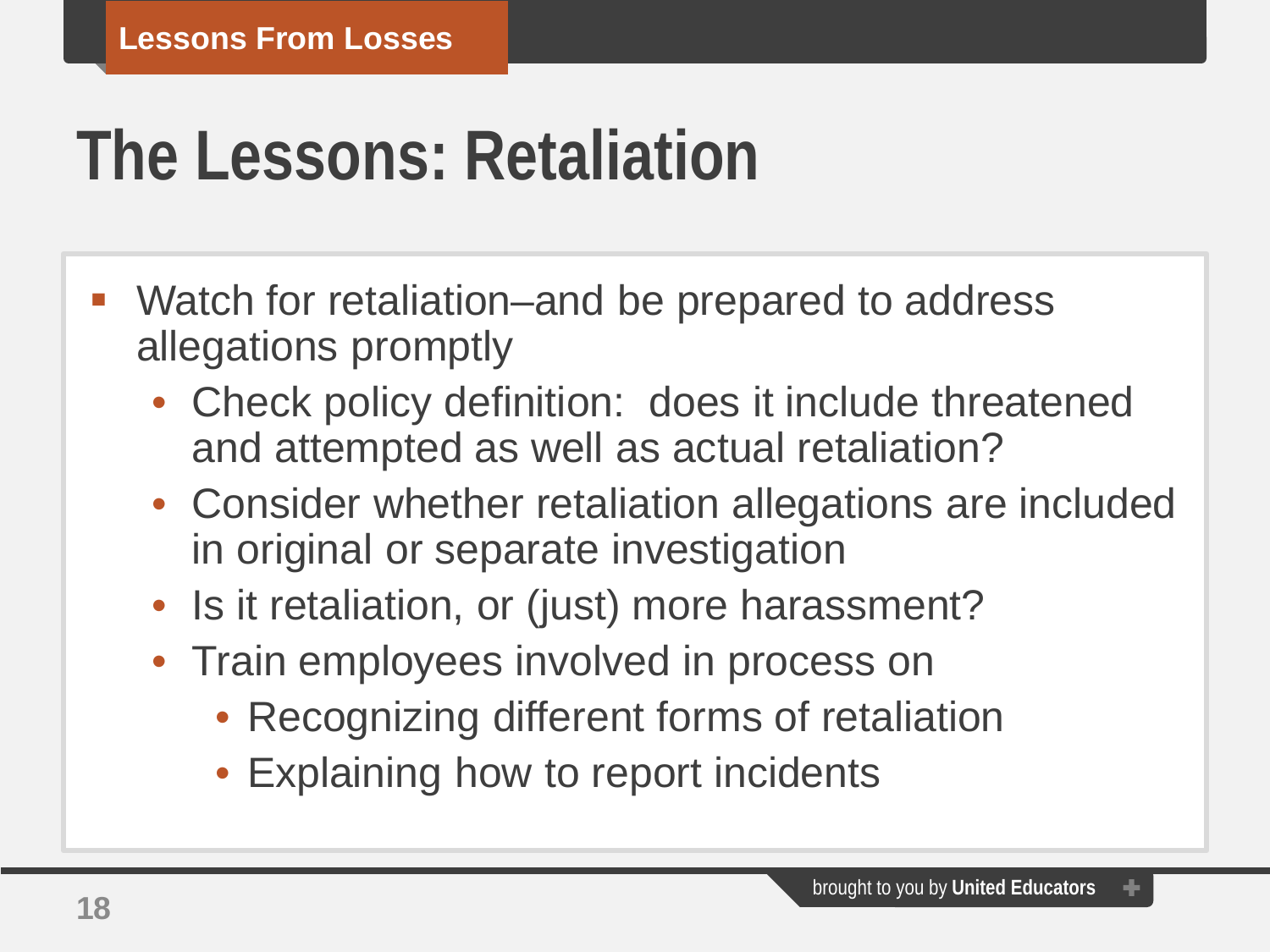## **The Lessons: Mental Health Issues**

- Mental health issues played significant role in 21% of UE's victim claims
- **If either party raises mental health or institution has** reason to suspect it's an issue, seek legal advice and involve disability services office
- Accept that disability issues will slow down the internal process
- Should disabilities affect sanctions?
- What about disclosure of disability to other party?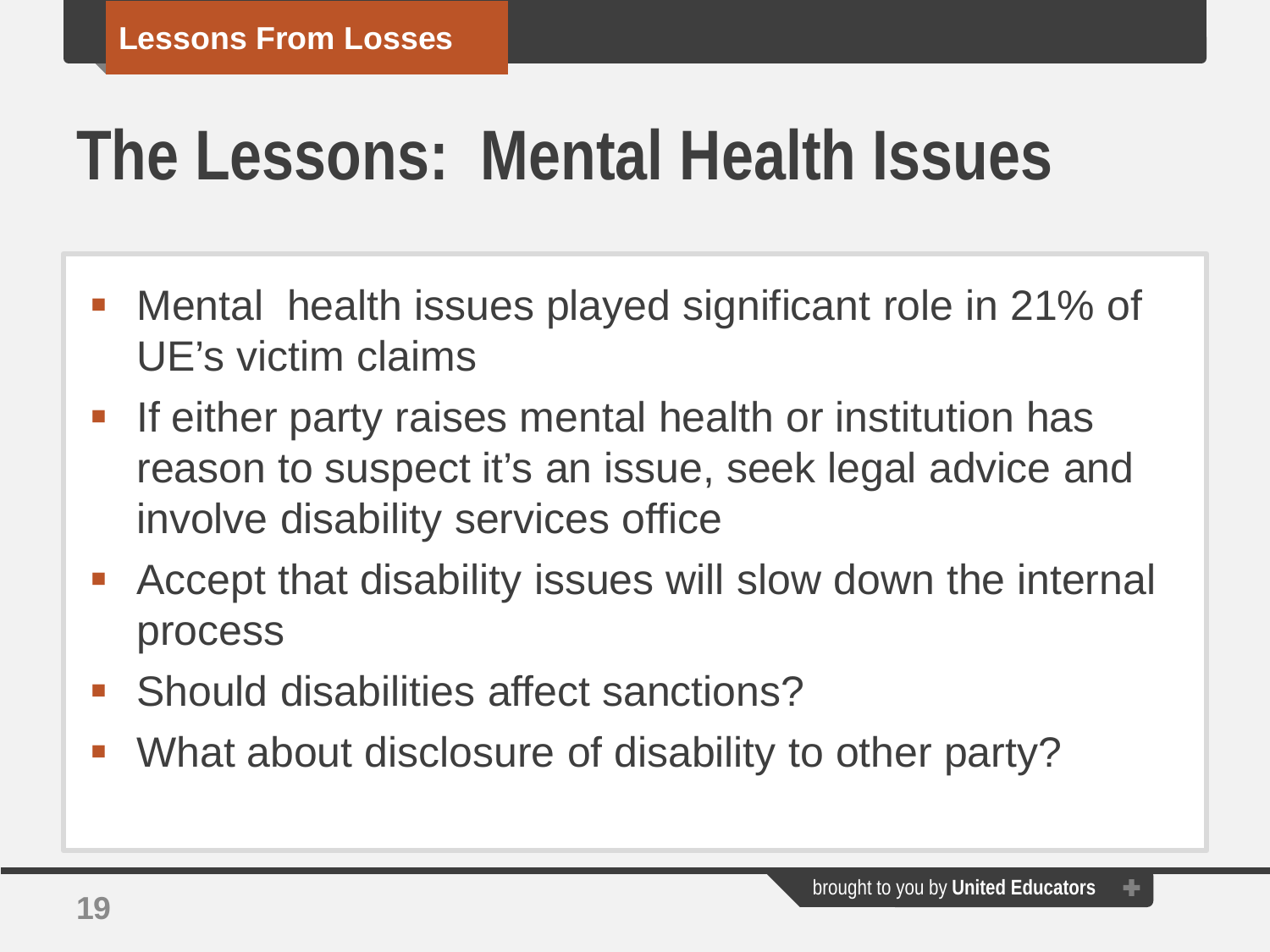# **The Lessons: Consent**

- Many students simply do not understand consent and may:
	- Assume consent can't be revoked/withdrawn
	- Believe silence equals consent
	- Think consent to one act implies consent to others
	- Fail to grasp the effect of alcohol/drugs on capacity to consent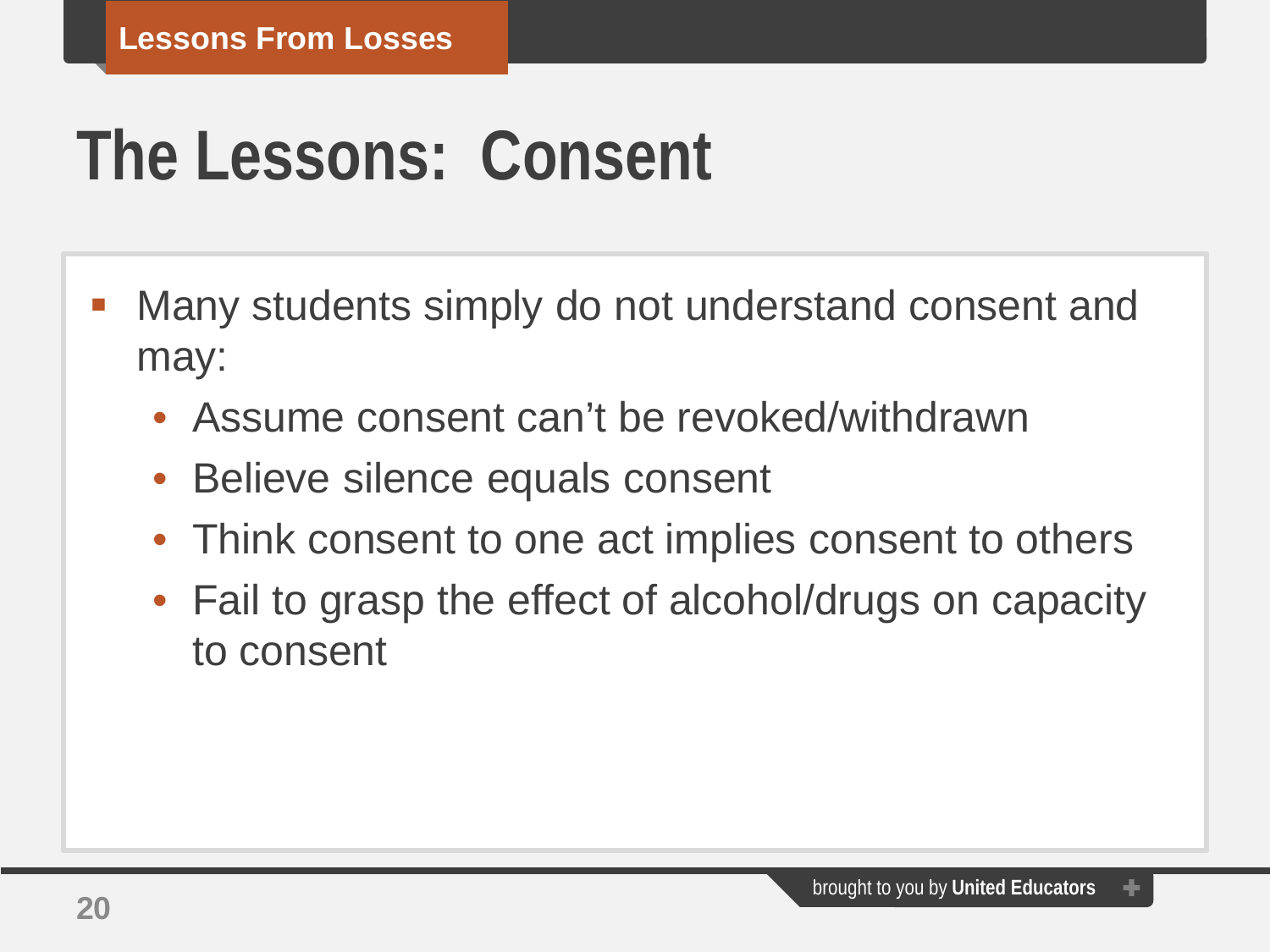# **The Lessons: Training on Consent**

#### **Institutions must train on consent**

- Start before students arrive on campus–and don't assume any existing knowledge
- Continue with refresher training (not "one and done")
- Focus on small group, interactive workshops; consider peer training models
	- Base hypotheticals on past disciplinary cases (perhaps trade with peer institution), UE claims scenarios
- Make explicit connection between use of alcohol/drugs and inability to consent
- Explain where burden of proving consent lies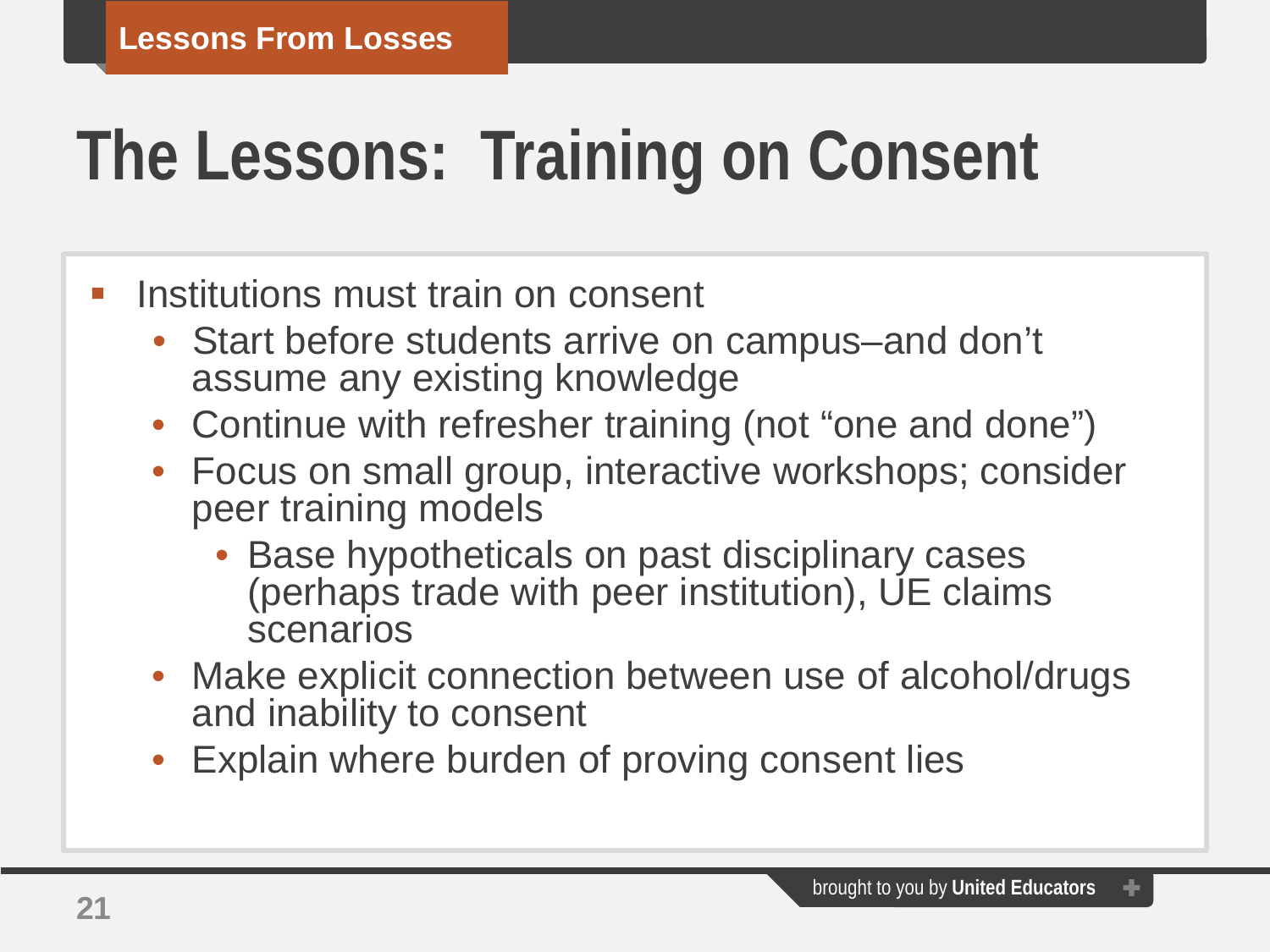### **The Lessons: OCR Played Small Role in UE Losses**

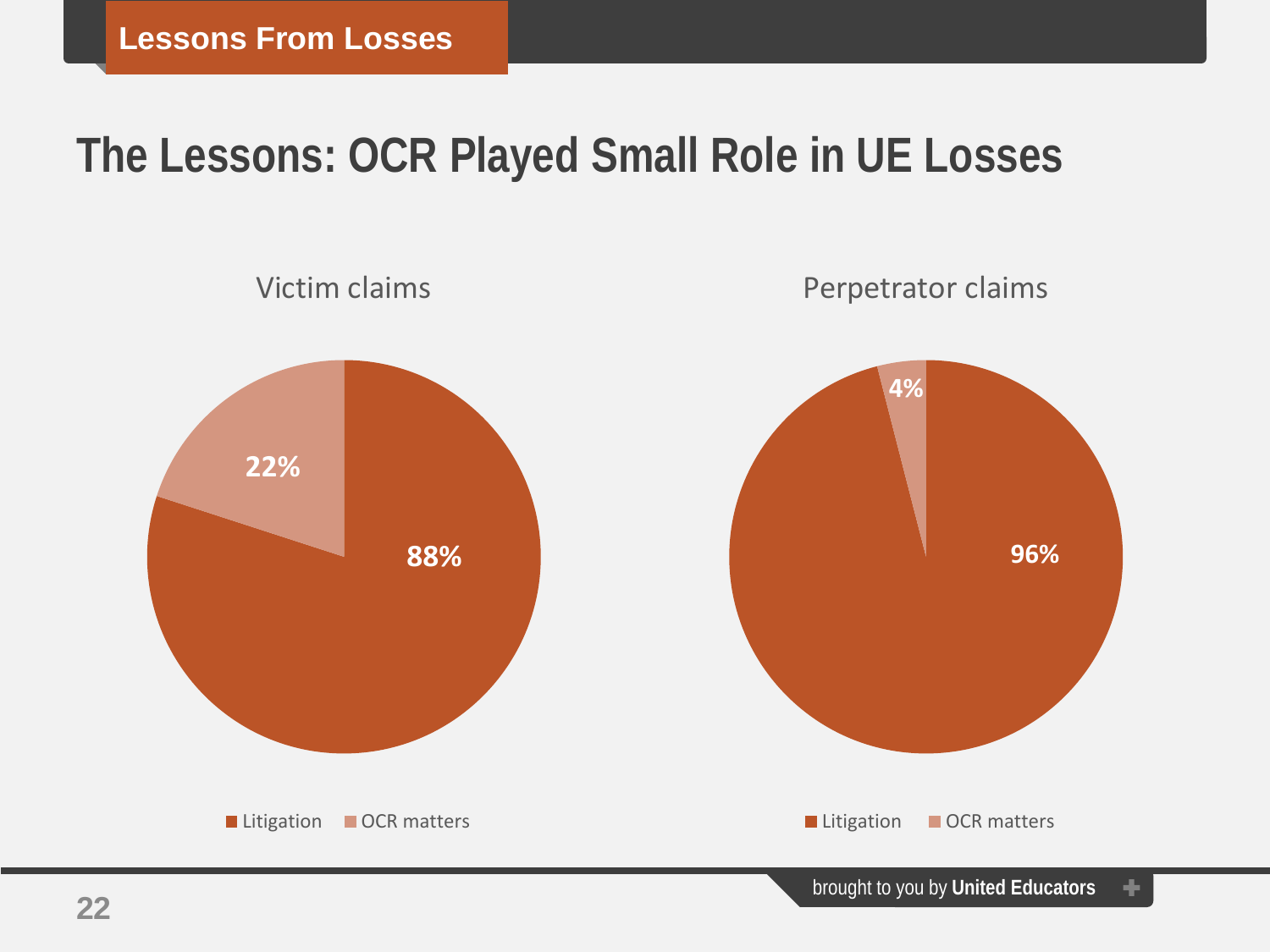### **The Lessons: Student Litigation is the Big Risk**

- Litigation is a greater liability threat than OCR action
	- Even in litigation, Title IX is not the primary danger
	- Negligence and breach of contract tend to pose higher risks for schools
	- Usually easier to successfully litigate than Title IX claims
		- Title IX requires supported allegations of *deliberate indifference* or *gender-motivated bias*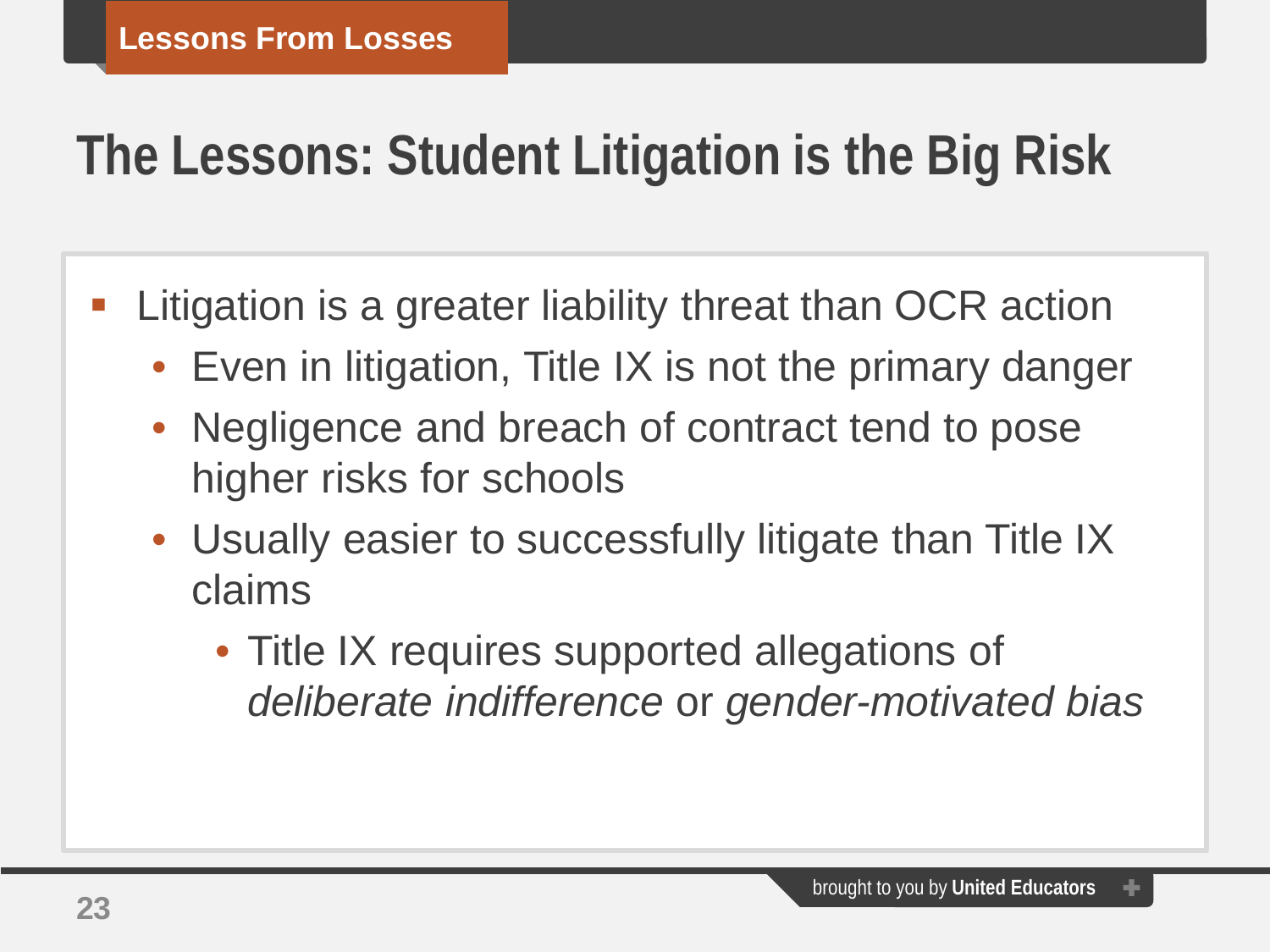### **The Future?**

- Do not assume campus sexual assault issue will recede under the Trump administration
	- So far, the April 2011 Dear Colleague Letter remains official OCR guidance
	- Cultural shifts, public perception and student activism mean the issue (and lawsuits) will not go away – regardless of what happens with OCR
	- Don't forget about VAWA/Campus SaVE Act requirements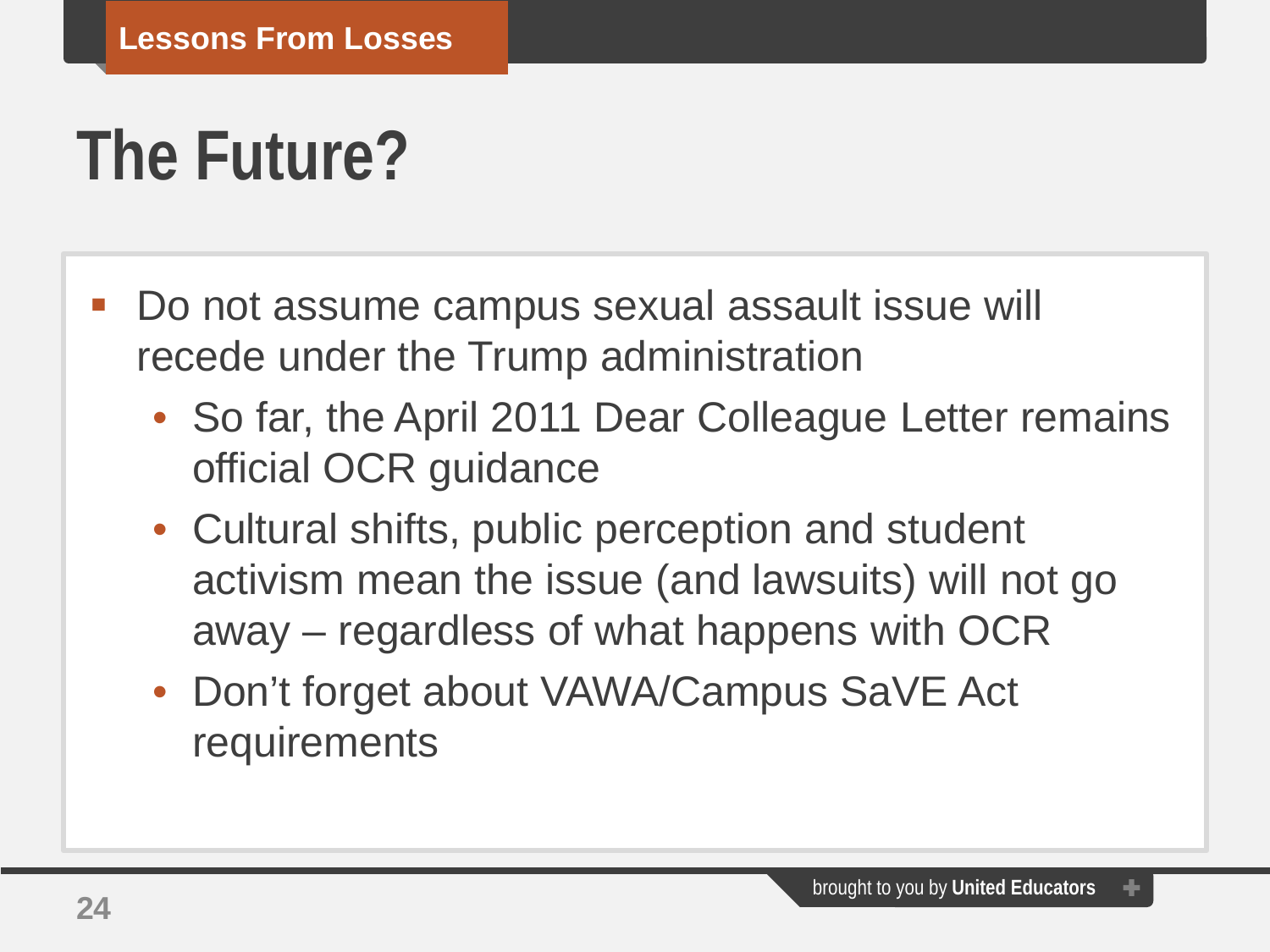### **UE's Campus Sexual Violence Resources**



Revising Nondiscrimination Policies and Grievance Procedures

**Federal Training Requirements for Employees Federal Training Requirements for Students** 

Interim Measures, Remedies, and Sanctions

Investigations

#### **EduRiskSolutions.org/TitleIX/**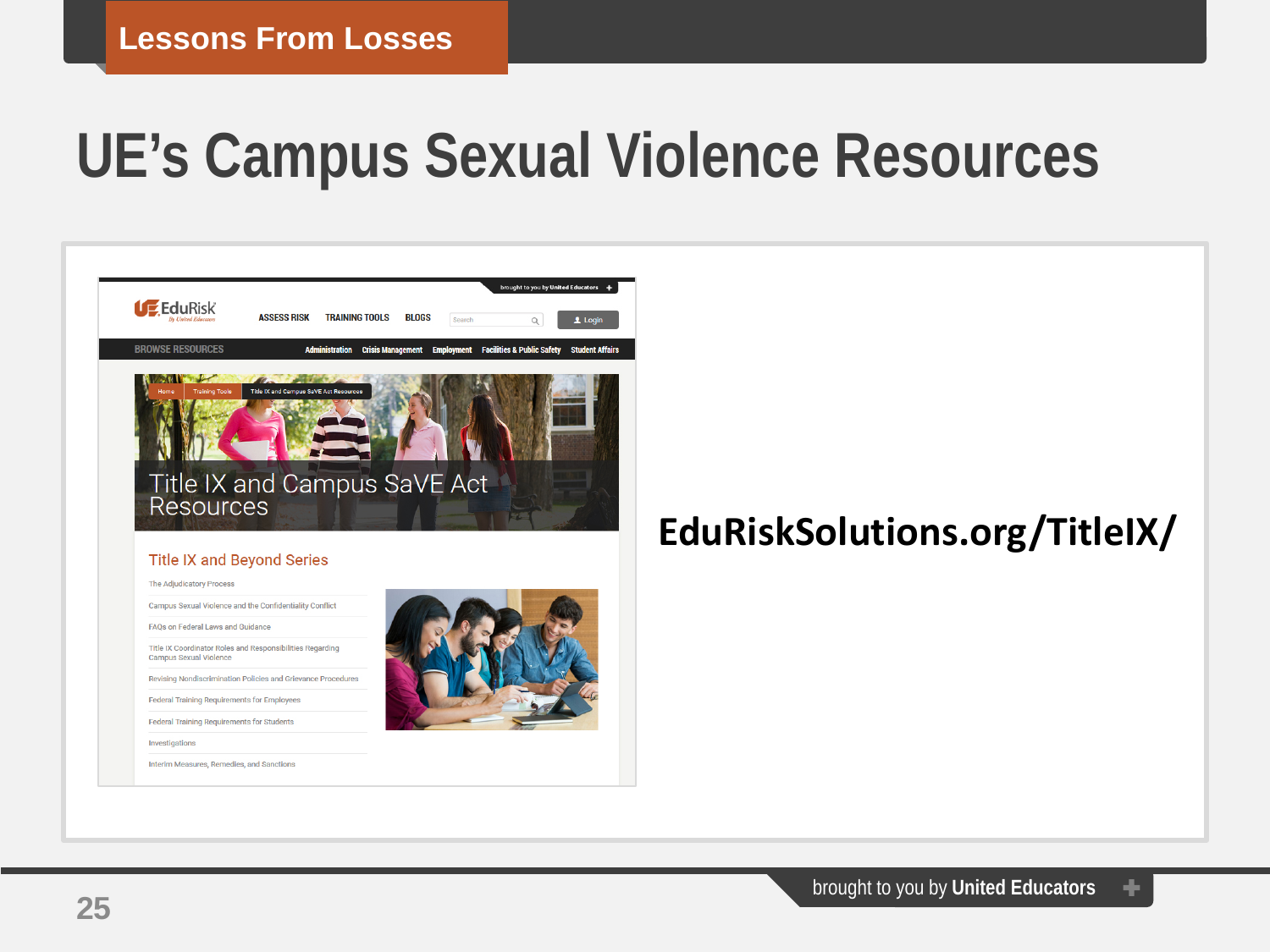# **Project IX**

SERVICES OFFERED SAMPLE PROJECT EVENTS AND PROGRAMS ASK A QUESTION THE TEAM

#### Project IX

A non-profit corporation dedicated to helping schools and colleges become self-sufficient in their approach and response to incidents of sexual violence.

#### CUSTOMIZED, HANDS-ON, SCHOOL-CENTERED

Project IX provides schools with hands-on, customized help in crafting Title-IX and VAWA-compliant sexual assault response procedures. Project IX does this by working closely with each school to identify ways to utilize their existing talent, resources, infrastructure and unique campus environment, along with available community and national resources, to gain self-sufficiency in their handling of sexual violence on their campuses.

We offer a customized, low cost approach. This means schools are able to keep the resources spent on addressing sexual misconduct within their school so that the funds be used for education, prevention and scholarship. By working closely with each

#### **ProjectIX.education**